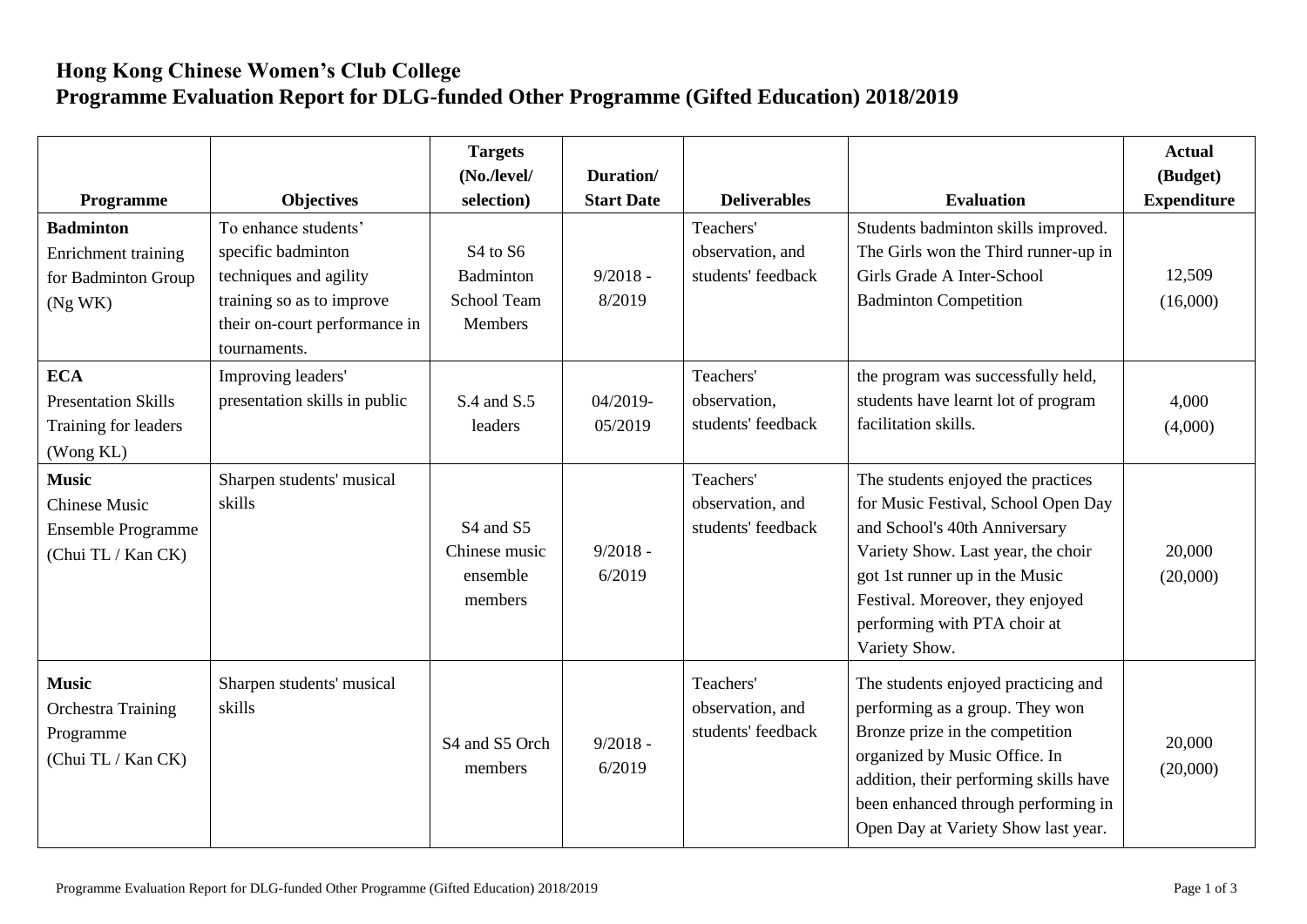| <b>Music</b><br>Choir training<br>programme<br>(Chui TL / Kan CK)                   | Potential students receive<br>professional training                                                                                     | S2-S5 choir<br>members                                      | $9/2018 -$<br>6/2019 | Teachers'<br>observation, and<br>students' feedback                            | The students were trained to be<br>disciplined for practicing during<br>lunch time for Monday and<br>Wednesday lunch time besides the<br>regular practices after school on<br>Monday, Wednesday and Friday.<br>Last year, students enjoyed polishing<br>their techniques and skills during the<br>practices for the performances in<br>school events. | 12,000<br>(12,000) |
|-------------------------------------------------------------------------------------|-----------------------------------------------------------------------------------------------------------------------------------------|-------------------------------------------------------------|----------------------|--------------------------------------------------------------------------------|-------------------------------------------------------------------------------------------------------------------------------------------------------------------------------------------------------------------------------------------------------------------------------------------------------------------------------------------------------|--------------------|
| PE<br>Enrichment training<br>for basketball and<br>volley team<br>(Wong MY)         | elite students recevice<br>professional coaching                                                                                        | S1-S6 Team<br>members                                       | $9/2018 -$<br>6/2019 | Teachers'<br>observation, and<br>students' feedback                            | Students skills improved a lot.<br>$\bullet$<br>Students were more willing to<br>$\bullet$<br>learn from the external coaches.                                                                                                                                                                                                                        | 27,770<br>(30,000) |
| <b>Table Tennis</b><br>Enrichment training<br>for Table Tennis<br>Team<br>(Chan TL) | To enhance students'<br>specific table tennis skills so<br>as to improve their on-court<br>performance in inter-school<br>competitions. | S.4 to S.6<br><b>School Table</b><br>Tennis Team<br>Members | $9/2018 -$<br>8/2019 | Students'<br>performance and<br>achievement in<br>training and<br>competitions | The A Grade girls, B Grade girls and<br>B Grade boys entered the quarter-<br>finals in the Inter-School Table<br>Tennis Competition. The students<br>have learned a lot from the external<br>coach.                                                                                                                                                   | 3,000<br>(3,000)   |
| <b>Chinese Debating</b><br>Tutor's fee for<br>learning activities<br>(Chiu WSY)     | Strengthen the students their<br>critical thinking skills<br>Enhance their abilities in<br>presentation                                 | <b>Chinese Debate</b><br><b>Team Members</b>                | $9/2018 -$<br>8/2019 | Students'<br>performance in<br>external<br>competitions                        | 今年同學在校際比賽中表現更出<br>色,有五位同學分別獲得最佳辯論<br>員和最佳交換問答。                                                                                                                                                                                                                                                                                                        | 9,000<br>(10,000)  |